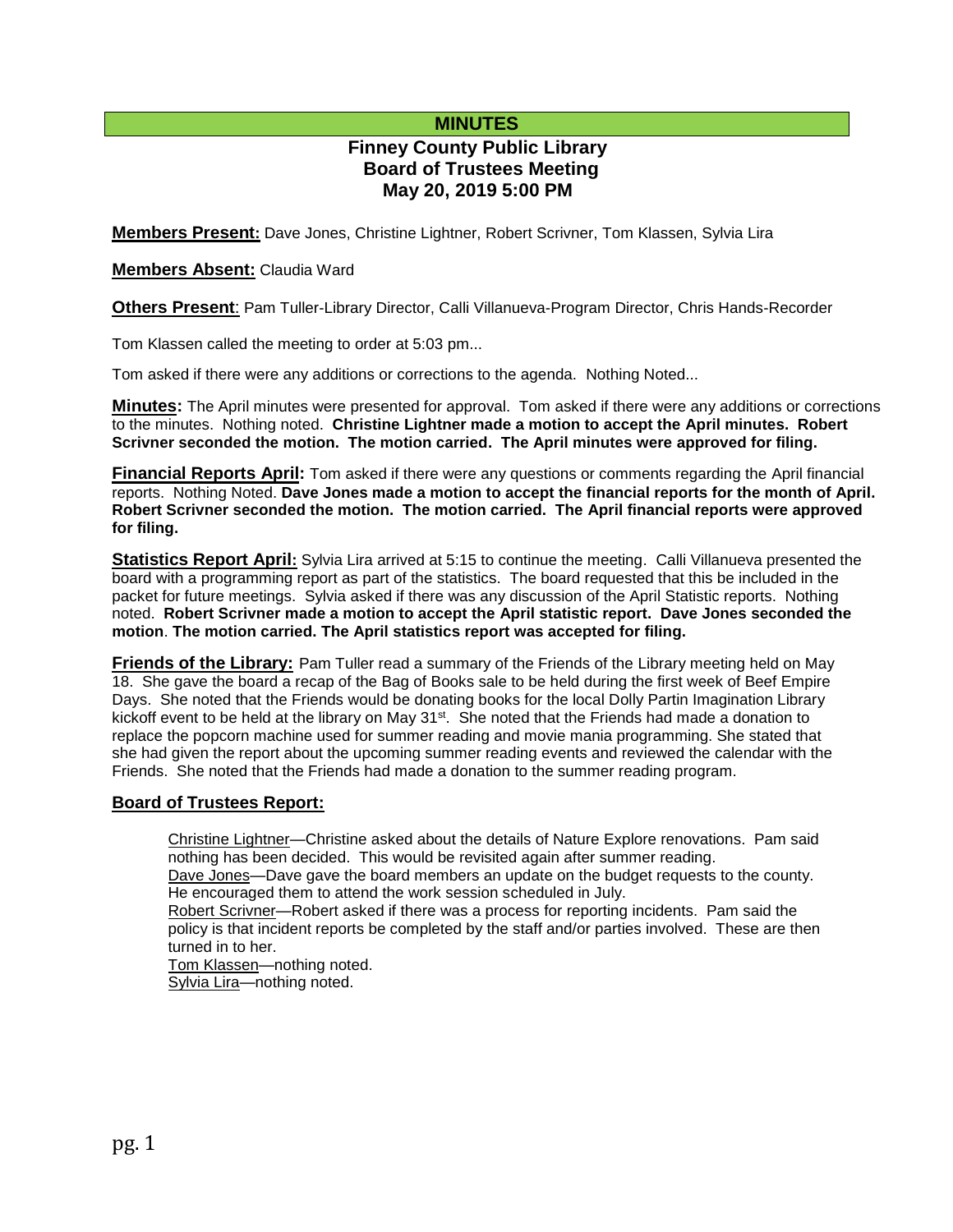## **Library Report:** Pamela Tuller, Library Director

### **Director's Report**

The programming staff and I visited many of the Garden City Schools to share information about our Summer Reading Program. We have had a great response to the theme and activities we have planned.

Currently, I am working on the following projects:

- Reviewing our reports to ensure efficiency and usefulness
- Reviewing our policies and other libraries policies for revisions starting in May
- Summer Reading Plans and Outreach Opportunities

## **Staffing Report**

The library is fully staffed. We have 11 full-time staff, 3 part-time staff, and 2 paid volunteer through SER (Senior Employment Rehabilitation).

#### **Partnerships Report**

Finney County United Way and Dolly Parton's Imagination Library kick off on May 31<sup>st</sup>

School Visits, Outreach and Tours – Jennie Wilson, Florence Wilson, Alta Brown, Bernadine Sitts, Buffalo Jones, Victor Ornelas, and Charles O. Stones.

### **Programming Report**

Wee Readers held 12 storytimes and hosted 465 people (10 new children) throughout the month of April. Themes included Dinosaurs, Zoo Animals (doves, snake, lizard, armadillo, and chinchilla visited from LRZ), Bugs (children explored dirt to find worms), and construction.

On April 24th the Kansas Health Foundation, the Kansas Reading Roadmap, and Russell Childhood Development visited our storytime for Rural Early Literacy Day in Garden City. We had approximately 25 representatives from organizations promoting early literacy. They were encouraged by what our community has already accomplished. They also had questions on how they could further support early literacy in our community. They talked with Pam, Calli, and several parents about community needs.

Programming Update May has been a very busy month so far for programming staff. So far we have visited with over 800 students with outreach, school tours and literacy nights. We have more to come this week as well.

We attended our first- First Friday Food Trucks and met with over 400 people to share library news and summer activities. Normal programming is taking a break the last couple of weeks in May, so we have time to prepare, organize and breathe a little before the very hectic and fun weeks of summer reading begin.

Lexie is back from maternity leave and it is so wonderful having her back. This will be Lexie's, Cody's and Emily's first summer reading so we need some time to train them on the ins and outs of summer reading before we dive in.

We will talk to the teen volunteers this week to get them ready for the summer program as well.

#### **Miscellaneous Information**

Planning for Summer Reading is well on its way and the SRP Calendar is available. This year's theme is Space (A Universe of Stories) to celebrate the 50<sup>th</sup> Anniversary of the First Man on the Moon. Everything